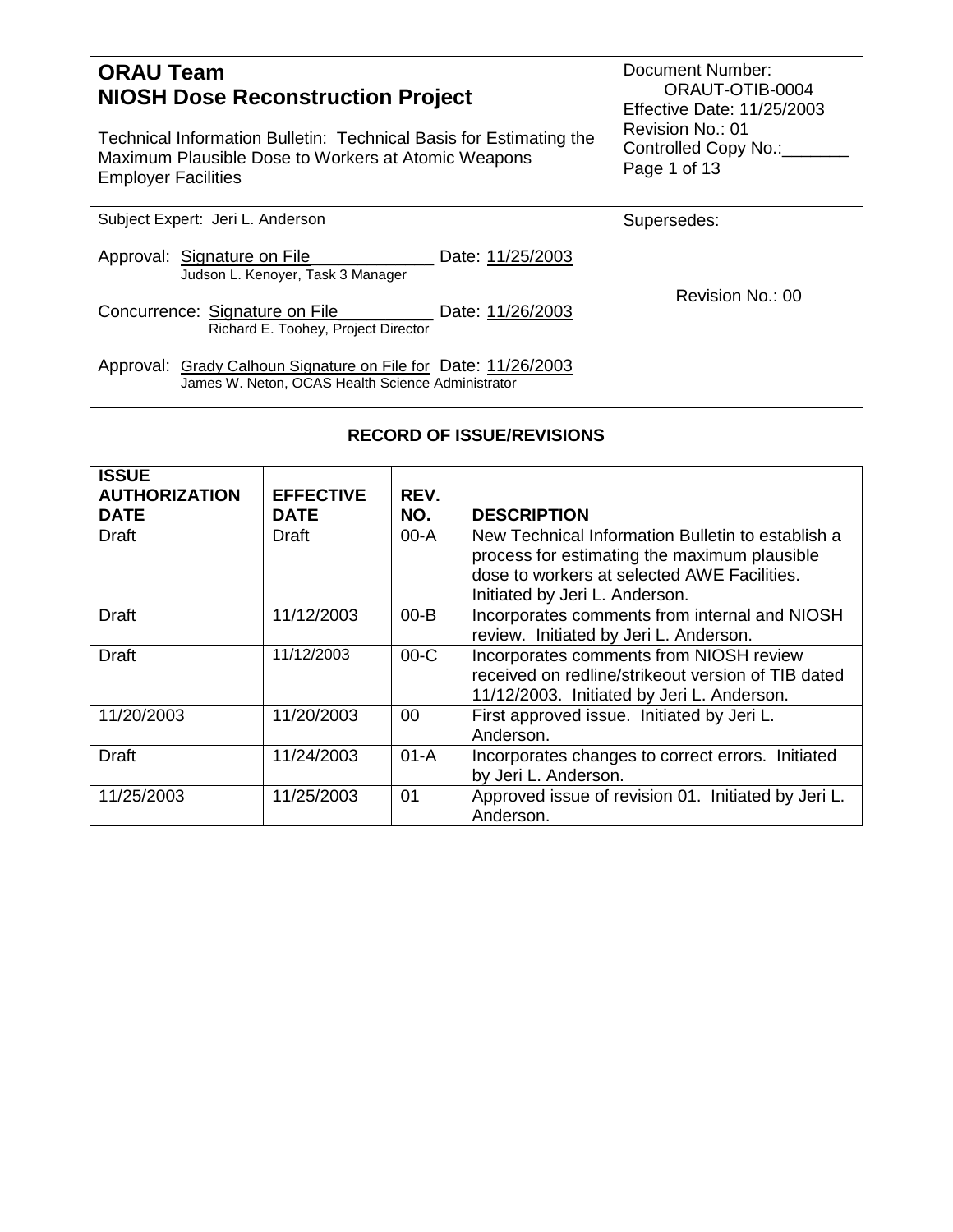| Effective Date: 11/25/2003   Revision No. 01 |  | Document No. ORAUT-OTIB-0004 | $\vert$ Page 2 of 13 |
|----------------------------------------------|--|------------------------------|----------------------|
|----------------------------------------------|--|------------------------------|----------------------|

#### **1.0 SCOPE**

The purpose of this document is to provide guidance for estimating the maximum plausible dose to workers at Atomic Weapons Employers (AWEs). This document describes an efficiency process that may be used to expedite the processing of claims requiring dose reconstruction under the Energy Employees Occupational Illness Compensation Program Act (EEOICPA). The exposure matrix in this document is designed for estimating the maximum plausible annual dose in all organs with the exception of lung, skin, breast, eye, and testes except when the testes dose is used as an analog for the prostate. Because the current ICRP model does not calculate a dose to the prostate, the dose to the testes is reconstructed and used to determine the probability of causation for prostate cancer. This is considered a claimant-favorable approach.

There were approximately 109 AWE facilities that handled only natural uranium in support of the atomic weapons program. Of these facilities, 88% operated for 10 years or less and 72% operated for 5 years or less (see Figure 1). The maximum time operated was twenty-three years and the minimum time was less than a year.



Figure 1. Number of AWE facilities versus years of operation.

The processes at these facilities included reduction and recasting, rolling, machining, and extruding of uranium, fuel element fabrication, scrap recovery, and recovery of uranium from phosphoric acid. A large number of the facilities handled uranium metal. The facilities relevant to this document were privately-owned and the AEC work was done on a part-time basis or in addition to their normal commercial operations.

This document applies only to facilities that handled uranium metal and is not to be used for facilities that processed thorium, radium, or uranium ores. The intake and dose rates in this exposure matrix are to be used in conjunction with the individual worker's covered employment dates, date of birth, and date of cancer diagnosis. If it is necessary to pro-rate intake and dose rates, it is acceptable to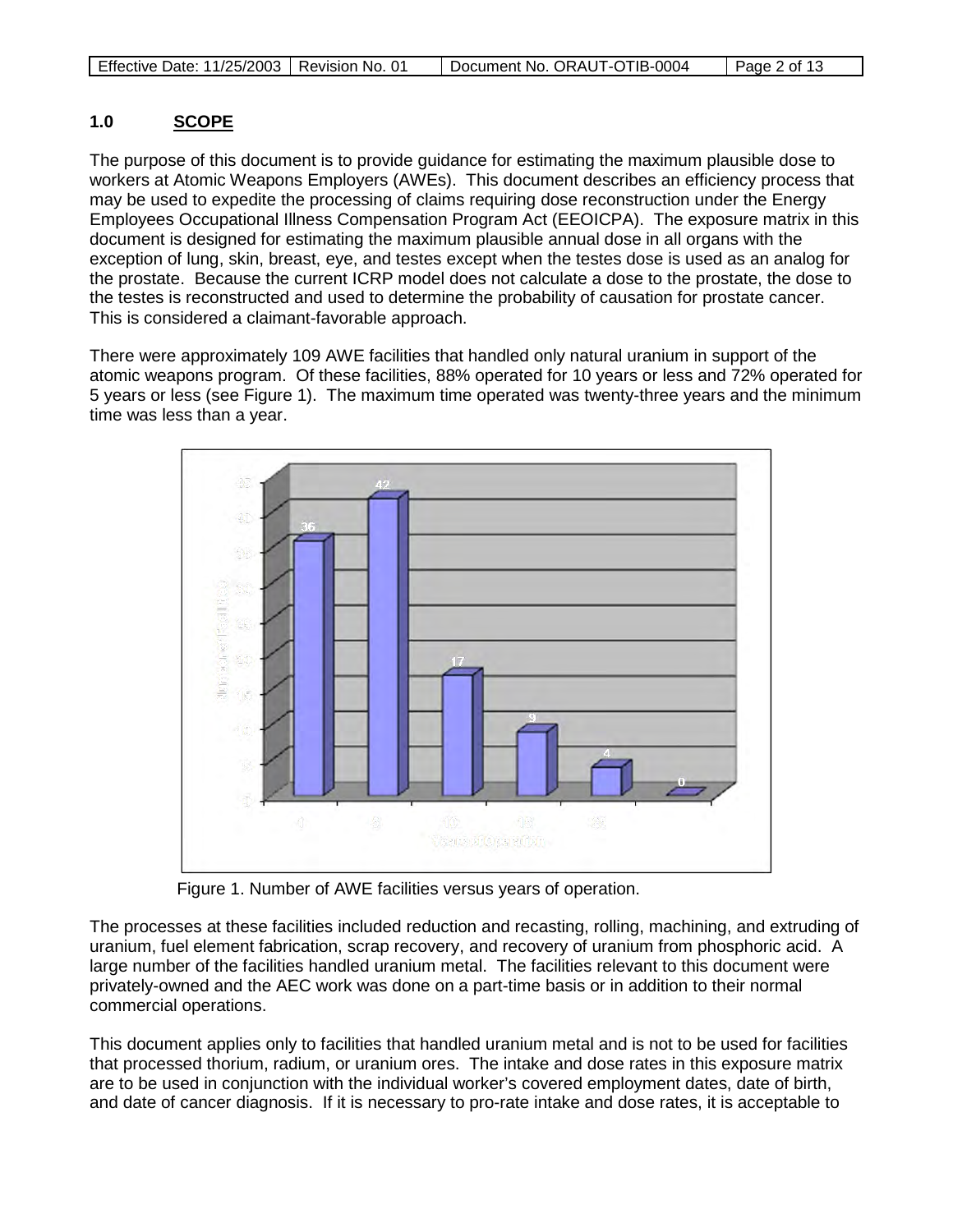| Effective Date: 11/25/2003   Revision No. 01 | Document No. ORAUT-OTIB-0004 | Page 3 of 13 |
|----------------------------------------------|------------------------------|--------------|
|                                              |                              |              |

use values for a full year as this is an over-estimation and, thus, claimant-favorable. Because worker bioassay and dosimetry data cannot be ignored, the worker's data, if available, should be reviewed and it should be ensured that a dose reconstruction based on this exposure matrix is an overestimate and is, therefore, a claimant-favorable approach.

#### **2.0 ESTIMATION OF INTERNAL DOSE**

During World War II and the time of the Manhattan Engineer District, the permissible level for uranium air dust concentration was set at 500  $\mu$ g/m<sup>3</sup> for insoluble uranium compounds and 150  $\mu$ g/m<sup>3</sup> for soluble uranium compounds. After the war, the University of Rochester (Rochester, NY) recommended lowering the permissible level to 50  $\mu$ g/m<sup>3</sup> for all uranium compounds on the basis of chemical toxicity. This level is equivalent to 70 disintegrations per minute per cubic meter (70 dpm/m<sup>3</sup>) and is based primarily on animal studies. The Medical Division of the AEC New York Operations Office (NYOO) thought that the "maximum permissible level" should be based on human data and was thus unknown. Therefore, the level of 50  $\mu$ g/m<sup>3</sup> was generally referred to as the "preferred level" (US AEC 1949). Oftentimes the contractors of the Atomic Energy Commission (AEC) used the term "Maximum Allowable (air) Concentration" or "MAC" interchangeably with the "preferred level" and reported air-sampling results as multiples of the MAC (NLO 1952, US AEC 1953).

In 1949, the Medical Division of the NYOO published a report on the health hazards at seven facilities that produced and/or processed uranium for the AEC. These facilities included Mallinckrodt Chemical Works, Harshaw Chemical Company, Linde Air Products, Electrometallurgical Company, Simonds Saw and Steel Company, Vulcan Crucible Company, and Vitro Manufacturing Company. These facilities were the earliest of those constructed by the Manhattan Engineer District and, with the exception of Vulcan Crucible, were very large operations in comparison to the facilities for which this document is relevant. Up until the time of this report, surveys by the NYOO indicated that out of 648 exposed workers at these plants, 9% were exposed to uranium air concentrations greater than 125 MAC (> 6250  $\mu$ g/m<sup>3</sup>), 9% were exposed at 25-125 MAC (1250-6250  $\mu$ g/m<sup>3</sup>), and 82% were exposed to less than 25 MAC (< 1250  $\mu$ g/m<sup>3</sup>). As a result of this report, significant improvements were made in the operational conditions such as re-design of ventilation systems, enclosing some operations, and using remote control (US AEC 1949). By the end of 1949, exposure levels were significantly reduced at these larger plants even though production levels increased (Mason 1958).

Vulcan Crucible (Aliquippa Forge) was a steel mill that contracted with the AEC to roll uranium billets into rods on a part-time basis from 1948 to 1949. The contract (AEC Contract No. AT-(30-1)-407) stated that the plant was to arrange to spend "at least two consecutive weeks out of every five consecutive weeks" performing the AEC contract work. Four of the most exposed workers in the 1949 study were from this plant and the report stated that discussions were under way to shut down this operation (US AEC 1949). Operations were shut down in late 1949 and the plant was decontaminated to 1950 standards (Adams and Payne 1992).

It is important to note that these early exposure studies were not very selective in terms of particle size (Stannard 1988). Also, the air concentration measurements represented the amount uranium in the air where the workers were located but not necessarily what was taken into the lung or the body.

For the purpose of estimating maximum plausible dose, it is assumed that a worker receives a constant exposure to a maximum level of 5000 ug/ $m<sup>3</sup>$  (100 MAC) during the entire period of operation. This means that it is assumed that the worker is exposed at this level for eight hours per day, five days per week, 50 weeks per year, whereas time-weighted average studies of even the larger plants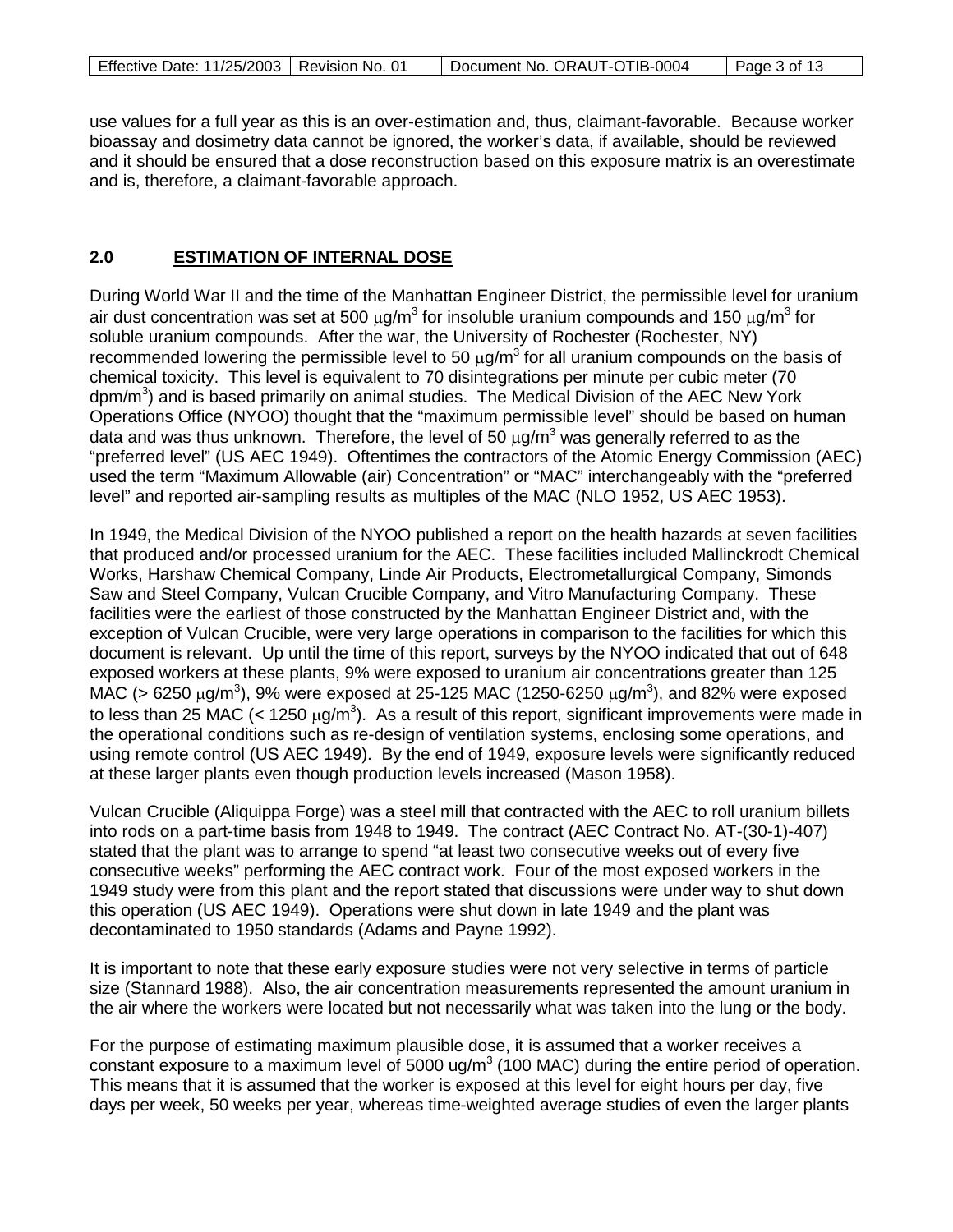| Effective Date: 11/25/2003   Revision No. 01 | Document No. ORAUT-OTIB-0004 | Page 4 of 13 |
|----------------------------------------------|------------------------------|--------------|
|                                              |                              |              |

like Mallinckrodt show that the majority of time workers were exposed at lower levels this. It is assumed the worker is exposed at this level during lunches, breaks, and when working at tasks that are not AEC-related. This is considered claimant-favorable because the operations at the facilities for which this document is applicable were smaller, mostly part-time operations. This maximum exposure level is converted to pCi/m<sup>3</sup> by multiplying by 0.677 pCi/ $\mu$ g, which is the specific activity of natural uranium.

The annual amount inhaled due to chronic exposure is determined by multiplying the maximum air concentration of 3400 pCi/m<sup>3</sup> (5000  $\mu$ g/m<sup>3</sup>) by the ICRP 66 recommended breathing rate of 1.2 m<sup>3</sup>/h and by an assumed 2000-hour work year. This results in an annual intake of 8.1E+06 pCi (1.2E+07  $\mu$ g). This value for the cumulative annual intake is assumed to result from a chronic exposure and is used to determine the annual internal organ dose by applying the current ICRP models. The Absorption Type is assigned to Type M as recommended by the ICRP in Publication 71 (ICRP 1995b) for uranium compounds for which there is no specific information on solubility and absorption. Although human and animal studies have indicated that uranium oxides can be relatively insoluble, the selection of Type M results in greater organ uptake and is thus considered claimant favorable. ICRP Publication 66 default values (ICRP 1994) should be selected for particle deposition parameters. The annual organ doses are entered into the NIOSH IREP program assuming a chronic exposure and a constant distribution. The dose is attributed to alpha radiation.

Internal exposure can also be caused by individuals ingesting material by smoking or eating while their hands are contaminated with uranium. To estimate the quantity of this ingested material, several claimant favorable assumptions have been made.

- 1. The individual's hands have become contaminated from contact with the most highly contaminated surfaces in the facility, the floor. The individual's hand is assumed to become contaminated at a level equal to 10% of the level of contamination on the floor.
- 2. A study was done at the Oak Ridge Gaseous Diffusion Plant (ORGDP) to determine the intake of uranium from hand contamination. The study indicated that the amount of uranium that is transferred from the hand to the cigarette while smoking was approximately 1% of the material on the surface of the hand (Bailey 1958). For this estimate, 10% was used as a bounding estimate to include all forms of consumption.
- 3. The individuals hand is to be approximated by an area of 4" by 6" and is evenly contaminated.

When the estimated surface contamination level of 8.1E+7  $pCi/m^2$  (see section 3.0 below) is multiplied by the surface area of the hand (0.0155  $m^2$ ) and the 10% transfer factor is applied, the total activity on the individual's hand is equal to 1.26E+5 pCi. If 10% of this is ingested on a daily basis, 5 days per week for 50 weeks, the total annual ingestion of uranium can be calculated to be 3.14E+6 pCi annually.

The cumulative annual ingestion intake is assumed to result from a chronic exposure for the entire time the individual was employed at the facility during the uranium contract period and is used to calculate the annual internal organ doses by applying the current ICRP models. The f1 value is assigned to 0.02 in Publication 69 (ICRP 1995a) for uranium compounds for which there is no specific information on solubility. The annual organ doses are entered into the NIOSH IREP program assuming a chronic exposure and a constant distribution. The dose is attributed to alpha radiation.

If eating or drinking occurred in the production portions of a facility, airborne radioactivity can settle out on food or drink. This causes an ingestion mode that is not specifically associated with transferring the material from the hand. A realistic estimate of this would have to involve the settling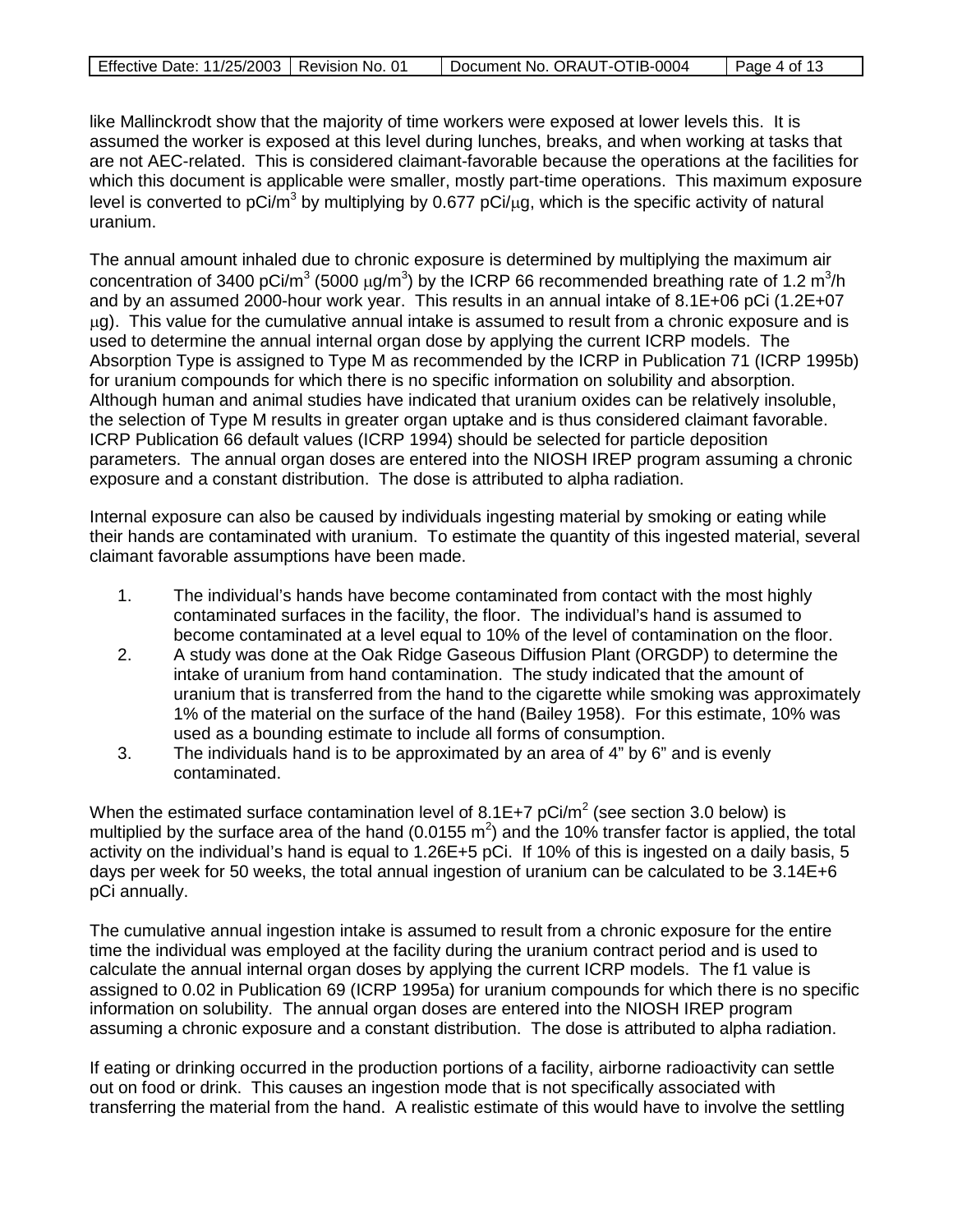| Effective Date: 11/25/2003   Revision No. 01 | Document No. ORAUT-OTIB-0004 | Page 5 of 13 |
|----------------------------------------------|------------------------------|--------------|
|                                              |                              |              |

rate of the airborne contamination onto the food or drink. The surface contamination estimate (see section 3.0) used this settling rate and accumulated material over the course of a year with no removal mechanisms factored in. Since the surface contamination level was the starting point for the ingestion estimate, it inherently accounts for an entire years worth of settling. Assuming food and drink are consumed at some point during the day that they are brought into the area, the amount of material ingested would be a fraction of one days worth of settling. Since a fraction of one years worth of settling is already accounted for, it is believed that this ingestion estimate accounts for ingestion from all modes.

#### **3.0 ESTIMATION OF EXTERNAL DOSE**

The maximum size of the uranium ingots used in the atomic weapons program was used to estimate external exposure during processing. The dimensions of the two larger ingots are shown below in Table 1.

It was assumed that the most exposed workers were the machinists and general laborers so the exposure geometry was assumed to be 75% anterior-posterior (AP) and 25% isotropic (ISO) as recommended in the NIOSH External Dose Reconstruction Implementation Guideline (US DHHS 2002a). The

workers were assumed to spend 7 hours per day

Table 1. Most probable dimensions of the uranium ingots used in processing (Bonfer 2003).

| <b>Shape</b> | <b>Dimensions (inches)</b>        |
|--------------|-----------------------------------|
| Rectangular  | $24$ L $\times$ 16 W $\times$ 4 H |
| Cylindrical  | 20 L x 13 Dia.                    |

performing their duties and 1 hour per day at lunch and on breaks. Although during performance of the job, the worker could have been any distance from the source (the ingots), to be claimantfavorable, it was assumed the worker spent the entire 7 hours 1 foot from the source. Also, to be claimant-favorable, it was assumed that the worker spent his/her lunch and breaks in close proximity to an ingot.

For the calculations of exposure rate, it was assumed that the ingots were composed entirely of natural uranium metal that had been allowed to decay for 100 days resulting in significant dose contribution from the Bremsstrahlung radiations created by the Pa-234m and Th-234 beta emissions. A large percentage of the exposure is from Bremsstrahlung photons with energy between 0.8 and 1 MeV. The exposure rate at various distances from the ingots was calculated using MicroShield™ (Grove Engineering 2003) and MCNP (LANL 2003). The calculated values are shown in Table 2.

The MCNP calculated dose rates were higher than the MicroShield dose rates for both the rectangular and the cylindrical ingot. It was assumed that the majority of the worker's time was spent at 1 foot from the surface of the ingot. The calculated dose rates at 1 foot and 1 meter from the rectangular ingot were the highest so those values were used in the dose estimation. The MCNP-calculated dose rate was multiplied by the number of hours spent in the appropriate exposure geometry, and then multiplied by 250 days per year (8 hours per day for a total of 2000 hours per year). The organ doses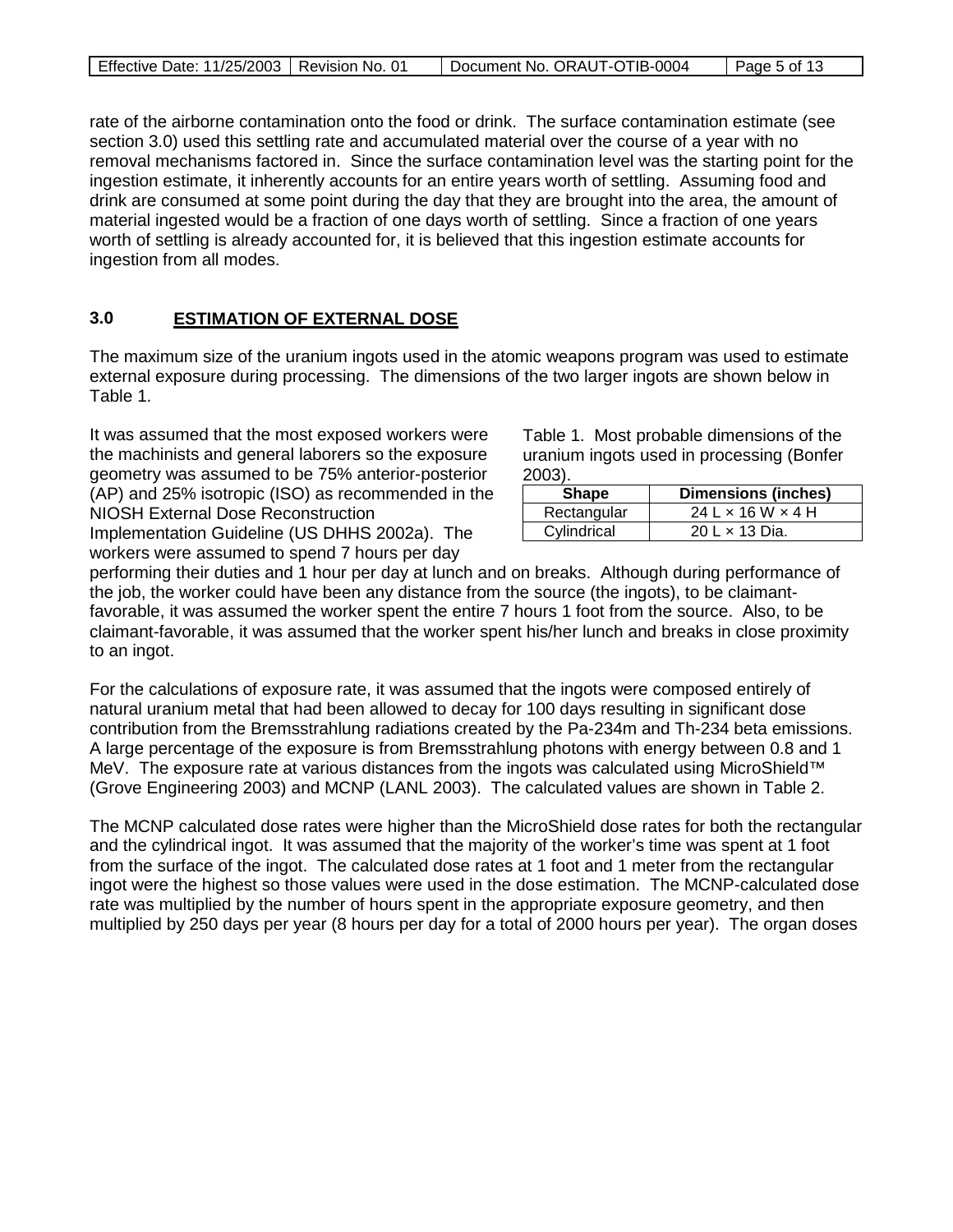| Shape of ingot | <b>Distance</b><br>from surface | MicroShield™<br>exposure rate (mR/hr) | <b>MCNP</b> dose rate<br>(mrem/hr) |
|----------------|---------------------------------|---------------------------------------|------------------------------------|
| Rectangular    | l cm                            | 7.90                                  | 8.18                               |
|                | 1 ft                            | 1.91                                  | 2.04                               |
|                | 1 m                             | 0.29                                  | 0.36                               |
| Cylindrical    | 1 cm                            | 8.27                                  | 8.30                               |
|                | 1 ft                            | 1.13                                  | 1.14                               |
|                | m                               | በ 17                                  | 0.18                               |

Table 2. Calculated exposure rates from uranium metal ingots.

were calculated by multiplying the calculated annual dose rate by the "Ambient Dose Equivalent  $(H<sup>*</sup>(10))$  to Organ Dose  $(H<sub>T</sub>)$ " photon dose conversion factors found in Appendix B of the NIOSH External Dose Reconstruction Implementation Guideline (DHHS 2002a). The annual dose rate was divided evenly between the photons with energy between 30 and 250 keV and photons with energy greater than 250 keV. Table 3 shows the calculated annual organ doses due to exposure to a natural uranium ingot.

|                   | Annual organ dose (rem) |                     |              |
|-------------------|-------------------------|---------------------|--------------|
|                   | <b>Photons with</b>     | <b>Photons with</b> |              |
| Organ             | E=30-250 keV            | E>250 keV           | <b>Total</b> |
| Urinary bladder   | 1.9                     | 2.3                 | 4.2          |
| Bone (red marrow) | 1.6                     | 2.2                 | 3.8          |
| Bone (surfaces)   | 2.6                     | 2.2                 | 4.8          |
| Colon             | 1.8                     | 2.3                 | 4.1          |
| Esophagus         | 1.5                     | 2.2                 | 3.7          |
| Gonads (ovaries)  | 1.8                     | 2.2                 | 4.1          |
| Gonads (testes)   | 2.1                     | 2.4                 | 4.4          |
| Liver             | 1.9                     | 2.3                 | 4.2          |
| Remainder         | 1.8                     | 2.2                 | 4.0          |
| Stomach           | 1.9                     | 2.3                 | 4.2          |
| Thymus            | 1.9                     | 2.2                 | 4.1          |
| Thyroid           | 2.0                     | 2.4                 | 4.4          |
| Uterus            | 1.8                     | 2.1                 | 3.9          |

Table 3. Annual organ doses due to external exposure to a natural uranium ingot.

The doses in Table 3 are entered into the NIOSH IREP program assuming a chronic exposure and a constant distribution. The doses in the second column of Table 3 are attributed to photons with energy between 30 and 250 keV and the doses in the third column are attributed to photons with energy greater than 250 keV.

It was also assumed that workers were exposed to contaminated surfaces during their entire work period. The level of surface contamination was determined by first calculating a terminal settling velocity for 5-µm activity mean aerodynamic diameter (AMAD) particles. The calculated terminal settling velocity of 0.00075 meters per second is multiplied by the assumed maximum air concentration of 3400 pCi/m<sup>3</sup>. It was assumed that due to the constant air concentration, the surface contamination level was due to 365 days of constant deposition. This is considered claimantfavorable as facility housekeeping practices most likely kept levels lower than this. At the assumed air concentration level with the calculated terminal settling velocity, a 365-day buildup will result in a contamination level of 8.1E+07 pCi/m<sup>2</sup>. The annual organ dose due to exposure to contaminated surfaces was determined by multiplying the surface contamination level by the dose coefficients for contaminated ground surfaces for U-238 and daughters Pa-234m and Th-234 from Federal Guidance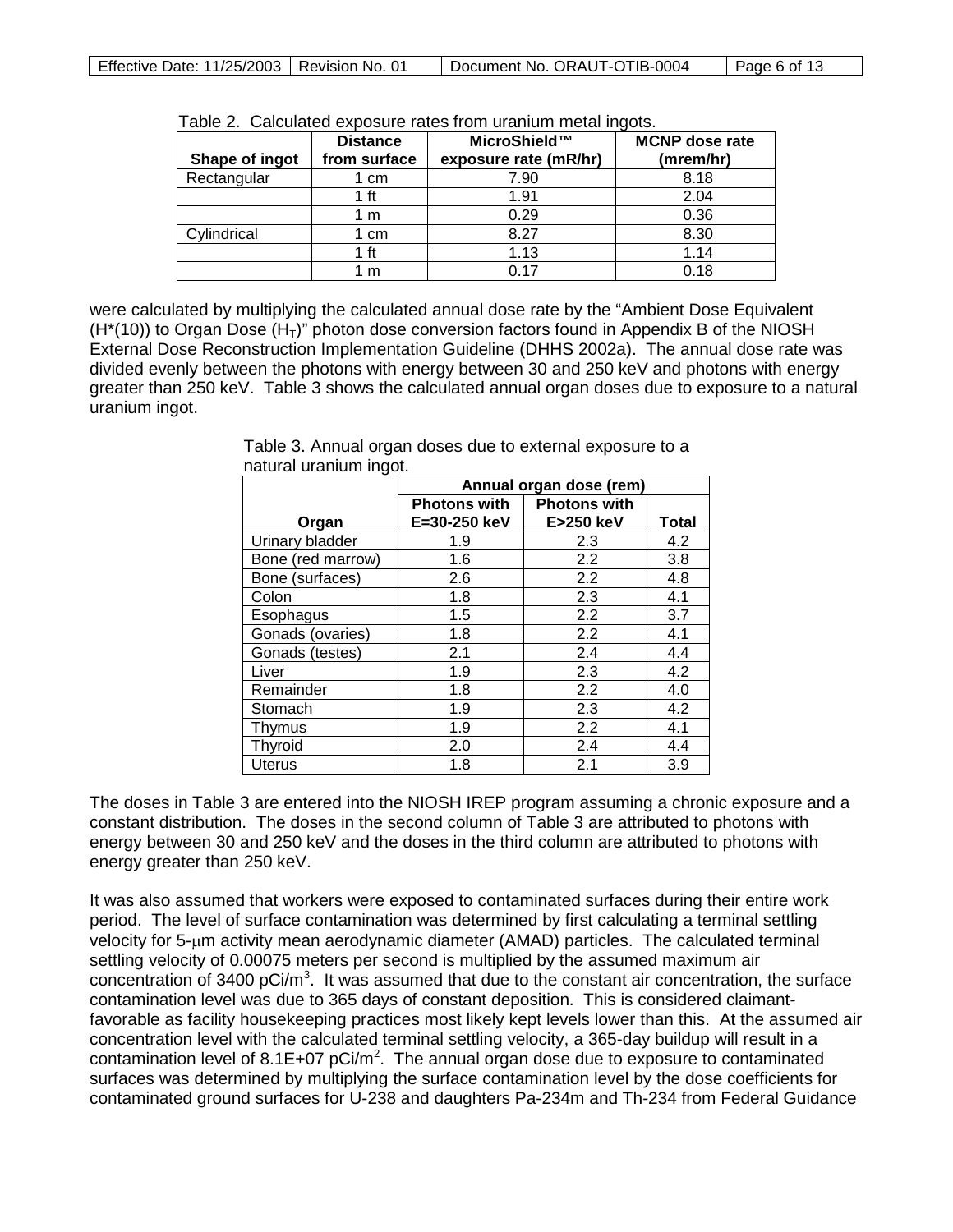| Effective Date: 11/25/2003   Revision No. 01 |  | Document No. ORAUT-OTIB-0004 | $\vert$ Page 7 of 13 |
|----------------------------------------------|--|------------------------------|----------------------|
|----------------------------------------------|--|------------------------------|----------------------|

Report No. 12 (US EPA 1993). These dose conversion factors were modeled using an anthropomorphic phantom standing on an isotropic plane source in air. Table 4 shows the annual external organ dose estimates.

| naturai uranium dust.      | Annual dose (rem) |
|----------------------------|-------------------|
| Organ                      |                   |
| Adrenals                   | 4.0E-02           |
| Urinary bladder            | 4.4E-02           |
| Bone surface               | $1.1E-01$         |
| <b>Brain</b>               | $4.2E - 02$       |
| Esophagus                  | 3.7E-02           |
| Stomach wall               | 4.4E-02           |
| Small intestine wall       | 4.1E-02           |
| Upper large intestine wall | 4.2E-02           |
| Lower large intestine wall | 4.3E-02           |
| Kidney                     | 4.4E-02           |
| Liver                      | 4.4E-02           |
| Muscle                     | 5.4E-02           |
| Ovaries                    | 4.1E-02           |
| Pancreas                   | 3.9E-02           |
| <b>Red Marrow</b>          | 4.5E-02           |
| Spleen                     | 4.4E-02           |
| Testes                     | 5.6E-02           |
| Thymus                     | 4.3E-02           |
| Thyroid                    | 4.8E-02           |
| <b>Uterus</b>              | 4.1E-02           |

Table 4. Annual organ doses due to external exposure to ground surfaces contaminated with natural uranium dust.

The doses in Table 4 are entered into the NIOSH IREP program assuming a chronic exposure and a constant distribution. The dose is divided equally between photons with energy between 30 and 250 keV and photons with energy greater than 250 keV.

The assumption was also made that workers received an annual occupationally related diagnostic xray. The exposure geometry was assumed to be posterior-anterior (PA) (DHHS 2002). The air kerma at skin entrance for the diagnostic chest x-ray was estimated to be 0.108 R (Scalsky 2003). The organ doses were calculated by multiplying the air kerma by the "Kerma  $(K_a)$  to Organ Dose  $(H_T)$ " photon dose conversion factors for 30-250 keV photons found in Appendix B of the NIOSH External Dose Reconstruction Implementation Guideline (DHHS 2002). Table 5 below shows the annual organ doses due to the assumed annual diagnostic chest x-ray. The values in Table 5 are entered into the NIOSH-IREP program as the annual dose due to an acute exposure to photons (E=30-250 keV) and a constant distribution is assumed.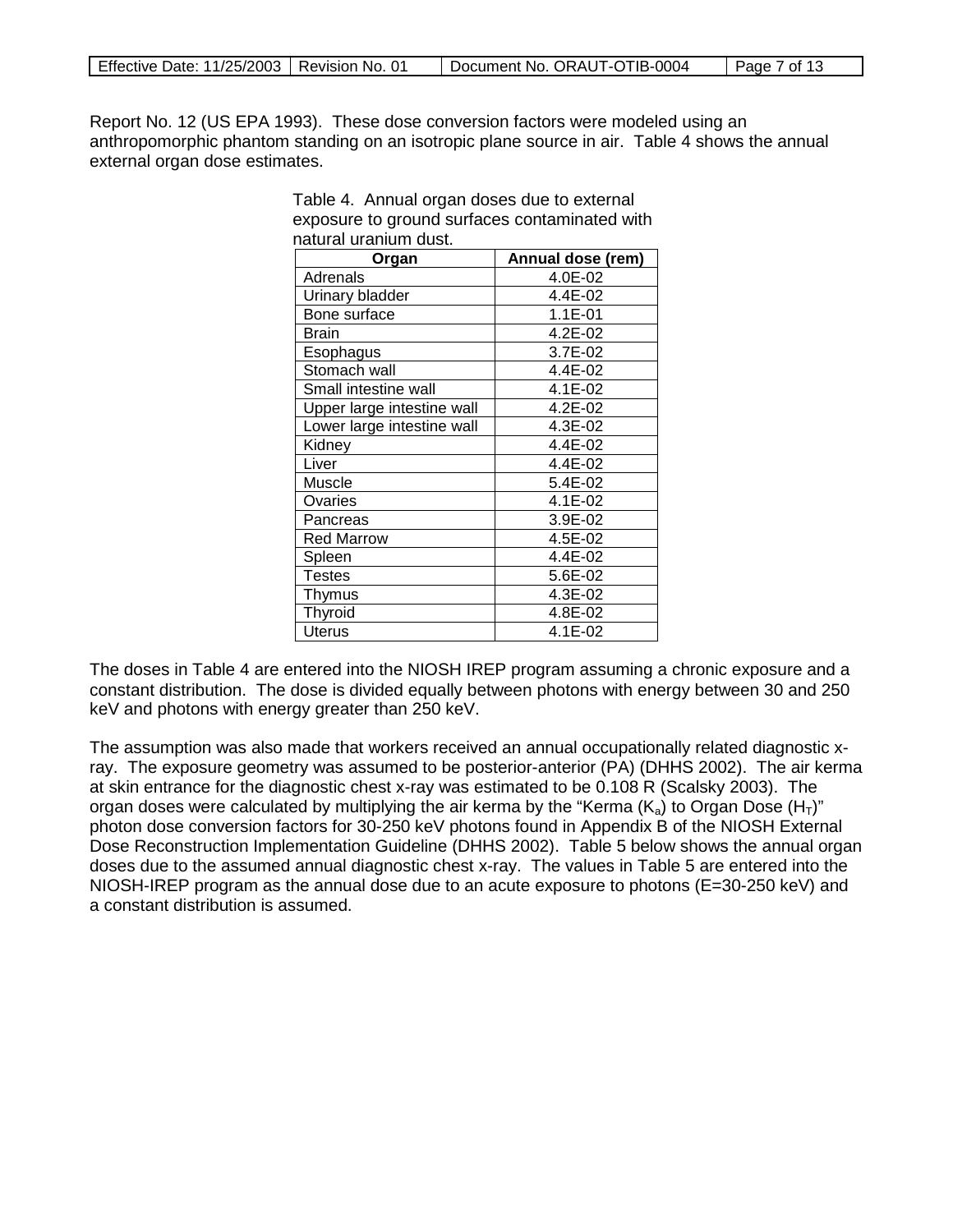| Organ               | Annual dose (rem) |
|---------------------|-------------------|
| <b>Bladder</b>      | 0.074             |
| Red bone marrow     | 0.124             |
| <b>Bone Surface</b> | 0.178             |
| <b>Breast</b>       | 0.059             |
| Colon               | 0.095             |
| Esophagus           | 0.105             |
| Eye                 | 0.022             |
| Ovaries             | 0.110             |
| Testes              | 0.061             |
| Liver               | 0.101             |
| Lung                | 0.133             |
| Remainder organs    | 0.110             |
| Skin                | 0.110             |
| Stomach             | 0.077             |
| Thymus              | 0.048             |
| <b>Thyroid</b>      | 0.052             |
| <b>Uterus</b>       | 0.096             |

Table 5. Annual organ doses due to the assumed annual diagnostic chest x-ray.

#### **4.0 ESTIMATION OF EXPOSURE TO RESIDUAL RADIOACTIVITY**

During operations with uranium, airborne contamination can be caused directly from operations with uranium bearing materials as well as by the resuspension of surface contamination. This airborne contamination can be removed by settling on floors or other surfaces or by ventilation (both engineered and natural building ventilation). The surface contamination levels can be increased by the airborne contamination settling or directly by operations with uranium. This level is decreased by various incidental means such as general housekeeping or tracking of contamination out of the area on equipment or personnel.

For the purpose of estimating the airborne contamination from residual contamination, it is assumed that during uranium operations, these factors reached an equilibrium that caused the airborne concentration and surface contamination to remain at a constant level. Once the generation source from uranium operation was removed, the other factors then caused the over mass of uranium to decrease at some rate due to the remaining removal factors.

This analysis assumes that 1) uranium operations directly accounted for half the airborne concentration in the facility during operations and 2) all the remaining removal mechanisms eliminated only 1% of the uranium mass per day. With these assumptions in place, an equation can be written for the airborne concentration as a function of time.

 $A(t) = 50MAC * e^{-0.01* t}$ 

Where:

| A(t) | = Airborne activity at time t ( $pCi/m^3$ )              |
|------|----------------------------------------------------------|
| t    | $=$ time since uranium operations ended (days)           |
| MAC. | = Maximum Allowed Concentration (34 pCi/m <sup>3</sup> ) |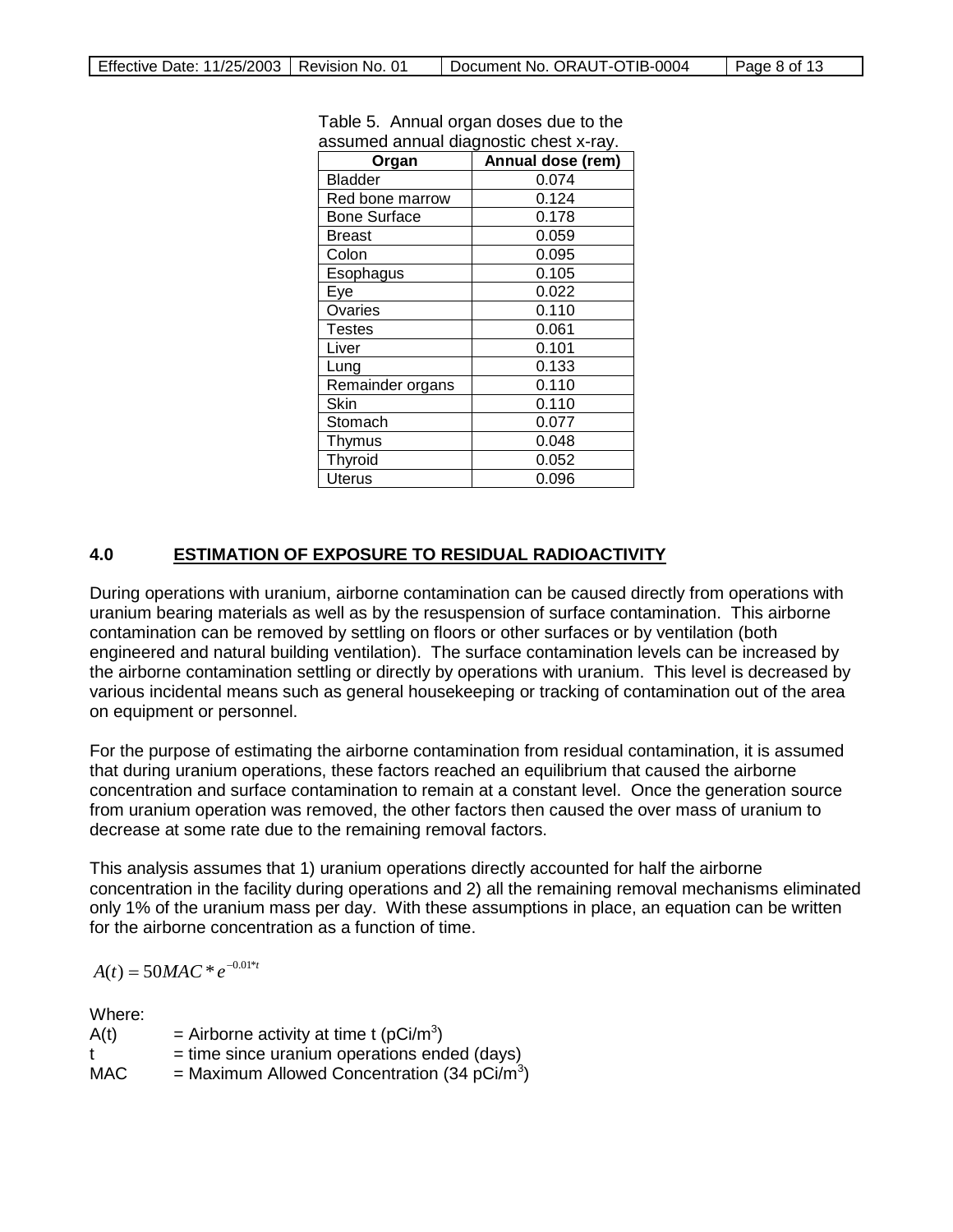|  | Effective Date: 11/25/2003   Revision No. 01 |  | Document No. ORAUT-OTIB-0004 | $\vert$ Page 9 of 13 |
|--|----------------------------------------------|--|------------------------------|----------------------|
|--|----------------------------------------------|--|------------------------------|----------------------|

When this is multiplied by the breathing rate of 9.6  $m<sup>3</sup>$  per day, the daily intake is calculated. This equation can then be integrated from the end of uranium operations to infinity to determine the total amount of uranium that could be inhaled from residual contamination. This integration results in:

 $I = 9.6 * 50$ *MAC* / 0.01

Where:

|            | $=$ total intake from inhalation of residual activity (pCi) |
|------------|-------------------------------------------------------------|
| <b>MAC</b> | = Maximum allowed concentration (34 pCi/m <sup>3</sup> )    |
| 9.6        | = daily breathing rate ( $m^3$ /day)                        |
| 0.01       | = fraction of material removed per day                      |

The results of this equation indicate a total of  $1.63x10^6$  pCi would be inhaled. This equates to approximately 20% of the  $8.1x10^6$  pCi annual intake during operations. Therefore, the total inhalation intake from residual contamination can be overestimated by assuming one additional year of inhalation exposure at the operational level of 100 MAC.

The external radiation caused by residual contamination can be overestimated by assuming the contamination levels that existed during operations continued to exist after operations ceased. The annual dose from this source of radiation has already been estimated and can be found in Table 4. This dose should be added to an individuals estimate for each year the individual worked at the facility following the end of uranium operations.

Ingestion of material is most closely related to removable surface contamination rather than fixed surface contamination. Airborne concentrations are also related to removable surface contamination. Therefore, the removable contamination levels are assumed to decrease as the same rate as the airborne concentrations. For this reason, the same approach will be taken for ingestion estimates following periods of operations. That is, the ingestion intakes from residual contamination will be estimated by assuming one additional year of ingestion at the same rate it occurred during operation.

#### **5.0 REFERENCES**

- Adams, W.C., and Payne, J.L., "Characterization Survey of Portions of the Aliquippa Forge Site, West Aliquippa, Pennsylvania," prepared for the Office of Environmental Restoration, U.S. Department of Energy, ORISE 93/A-6, December 1992
- Bailey, J.C., "Personnel Contamination as a Uranium Hazard," in Symposium on Occupational Health Experience and Practices in the Uranium Industry, HASL-58, Health and Safety Laboratory, U.S. Atomic Energy Commission, New York Operations Office, October 15-17, 1958

Bonfer, D., Personal Communication, 2003

Grove Engineering, MicroShield Software Program, Version 6.01, Copyright 1992-2003

- Heatherton, R.C., and Quigley, J.A., AEC Radiation Exposure Report-1959, February 11, 1960 [found on pg. 34 of O:\DOE Site Images\FEMP\09-17-03 Data Capture\010001640.pdf]
- International Commission on Radiological Protection (ICRP), "Human Respiratory Tract Model for Radiological Protection," ICRP Publication 66, pg. 198, 1994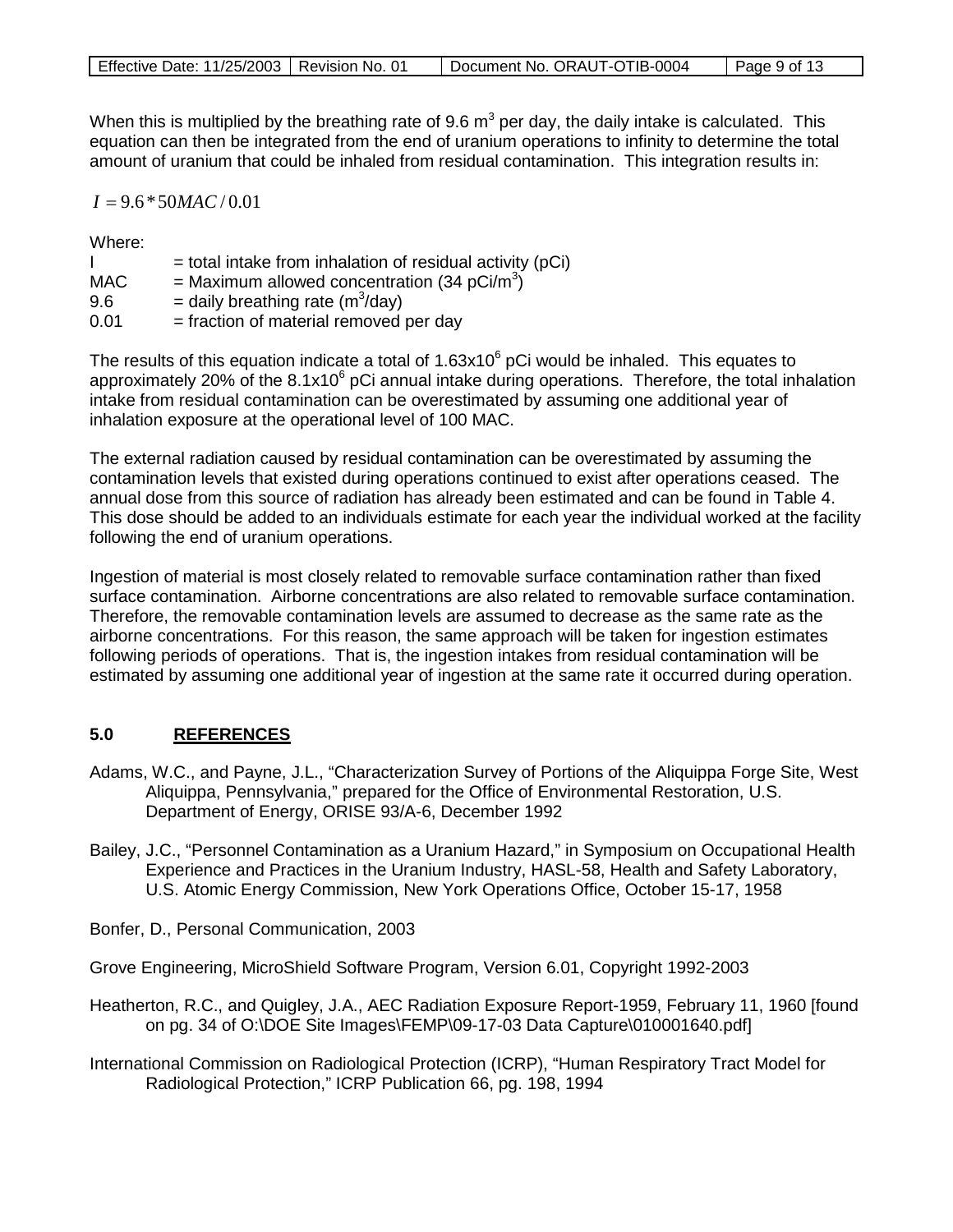|  |  | Effective Date: 11/25/2003   Revision No. 01 |  | Document No. ORAUT-OTIB-0004 | Page 10 of 13 |
|--|--|----------------------------------------------|--|------------------------------|---------------|
|--|--|----------------------------------------------|--|------------------------------|---------------|

- International Commission on Radiological Protection (ICRP), "Age-dependent Doses to Members of the Public from Intake of Radionuclides: Part 3 Ingestion Dose Coefficients, ICRP Publication 69, pg. 65, 1995a
- International Commission on Radiological Protection (ICRP), "Age-dependent Doses to Members of the Public from Intake of Radionuclides: Part 4 Inhalation Dose Coefficients, ICRP Publication 71, pg. 299, 1995b
- LANL, X-5 Monte Carlo Team, "MCNP—A General Monte Carlo N-Particle Transport Code, Version 5," LA-UR-03-1987, Los Alamos National Laboratory, April 24, 2003
- Mason, M.G., "A Summary of Fifteen Years of Experience With Dust Problems in Refining and Fabrication of Uranium," in proceedings of the Symposium on Occupational Health Experience and Practices in the Uranium Industry, HASL-58, October 15-17, 1958
- National Council on Radiation Protection and Measurements (NCRP), Permissible Dose from External Sources of Ionizing Radiation, Including Maximum Permissible Exposure to Man, NCRP Report No. 17, National Bureau of Standards Handbook 59, 1954
- National Lead Company of Ohio (NLO), Production Report on the Rolling of Two Hundred and Eighteen Uranium Billets at Bethlehem Steel Corporation's Lackawanna Plant on March 15, 1952, Contract No. AT(30-1)-1156, March 21, 1952
- Scalsky, E.D., Technical Basis Document for the Savannah River Site To be Used for EEOICPA Dose Reconstructions, ORAUT-TKBS-003, Effective Date August 21, 2003
- Stannard, J.N., *Radioactivity and Health: A History, Volume 1, Laboratory Research, prepared for the* U.S. Department of Energy, Office of Health and Environmental Research, DOE/RL/01830- T59, October 1988
- US AEC, "Health Hazards in NYOO Facilities Producing and Processing Uranium: A Status Report-April 1, 1949," Prepared by the New York Operations Office Medical Division, Issued April 18, 1949
- US AEC, "Simonds Saw and Steel Company, Occupational Exposure to Uranium," New York Operations Office Health and Safety Division, February 18, 1953
- US DHHS, External Dose Reconstruction Implementation Guideline, Rev. 1, National Institute for Occupational Safety and Health, August 2002 (2002a)
- US DHHS, Progress Report on Residual Radioactive and Beryllium Contamination at Atomic Weapons Employer Facilities and Beryllium Vendor Facilities, Prepared by the National Institute for Occupational Safety and Health, November 2002 (2002b)
- US EPA, External Exposure to Radionuclides in Air, Water, and Soil; Federal Guidance Report No. 12, September 1993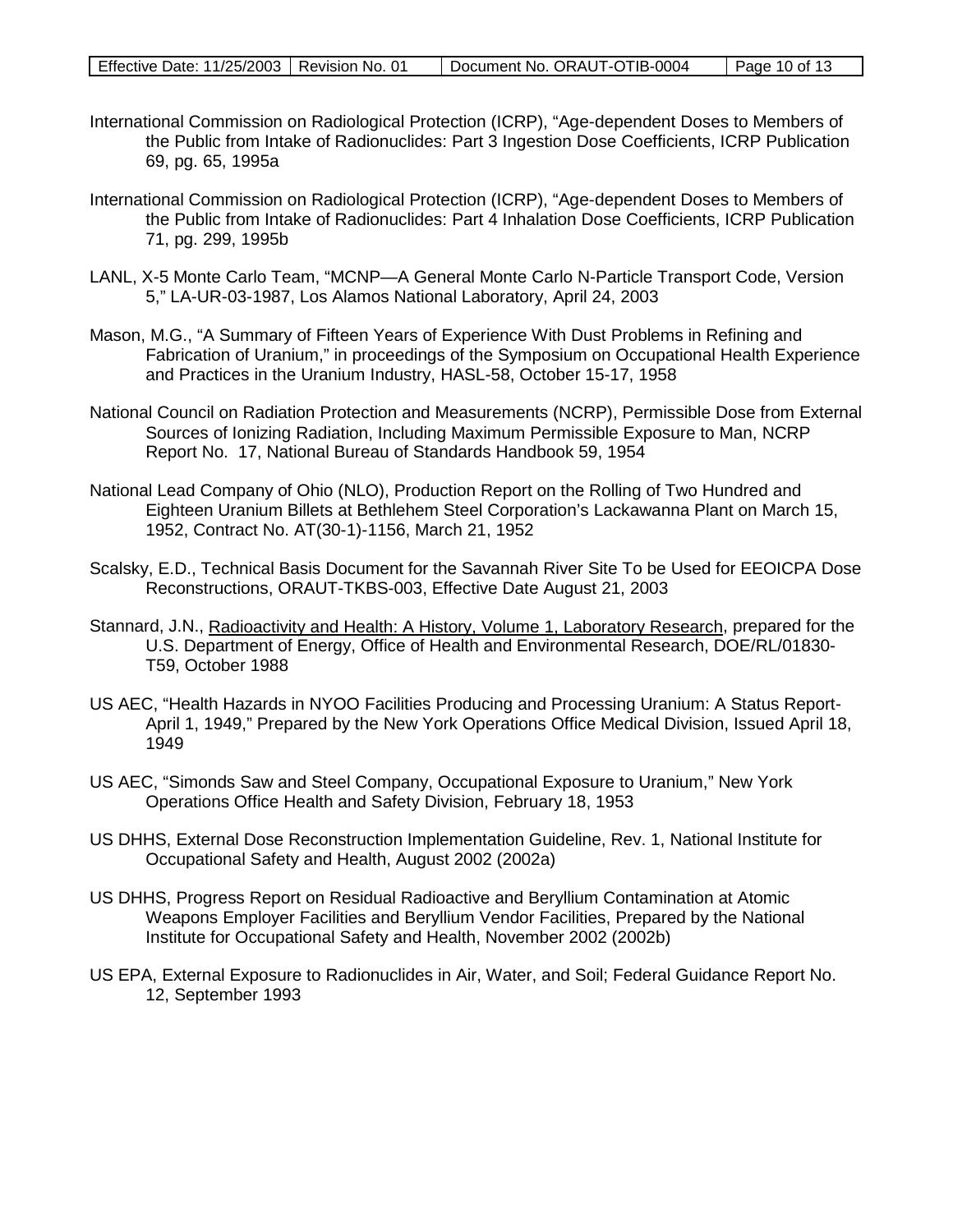| <b>Site Name</b>                           | <b>Years of Operation</b>  |
|--------------------------------------------|----------------------------|
| Ajax Magnethermic Corp.                    | 1958-1962                  |
| Alba Craft                                 | 1952-1957                  |
| Aliquippa Forge                            | 1947-1950                  |
| Allegheny-Ludlum Steel                     | 1950-1952                  |
| Allied Chemical and Dye Corp.              | 1951-1969                  |
| Allis-Chalmers Co.                         | 1943-1944                  |
| Aluminum Co. of America (NJ)               | 1944                       |
| Aluminum Co. of America (PA)               | 1944-1945                  |
| <b>AMCOT</b>                               | 1961-1962                  |
| American Bearing Corp.                     | 1954-1959                  |
| American Chain and Cable Co.               | 1944                       |
| American Peddinghaus Corp.                 | 1978                       |
| American Potash & Chemical                 | 1959-1961                  |
| Anaconda Co.                               | 1942, 1956-1959            |
| Armco-Rustless Iron & Steel                | 1948                       |
| <b>Armour Fertilizer Works</b>             | 1951-1955                  |
| Associated Aircraft Tool and Manufacturing | 1956                       |
| <b>B&amp;T Metals</b>                      | 1943                       |
| Baker and Williams Co.                     | 1957-1962                  |
| <b>Baker and Williams Warehouses</b>       | 1940-1950                  |
| <b>Baker Brothers</b>                      | 1943-1944                  |
| Baker-Perkins Co.                          | 1956                       |
| <b>Bell Telephone Laboratories</b>         | 1943-1944                  |
| <b>Bendix Aviation (Pioneer Division)</b>  | 1960                       |
| Besley-Wells                               | 1953                       |
| <b>Bethlehem Steel</b>                     | 1949-1952                  |
| <b>Birdsboro Steel &amp; Foundry</b>       | 1951-1952, 1962            |
| <b>Bliss &amp; Laughlin Steel</b>          | 1948-1952                  |
| Blockson Chemical Co. (Bldg. 55)           | 1952-1962                  |
| Bloomfield Tool Co.                        | 1947, 1951                 |
| Bridgeport Brass Co., Havens Laboratory    | 1952-1962                  |
| Brush Beryllium Co. (Detroit)              | 1940-1955                  |
| <b>BWX Technologies (Virginia)</b>         | 1959, 1969-1972, 1985-2001 |
| C.H. Schnoor                               | 1943-1951                  |
| C.I. Hayes, Inc.                           | 1964                       |
| Callite Tungsten Co.                       | 1944                       |
| Carboloy Co.                               | 1956                       |
| Carpenter Steel Co.                        | 1943-1944                  |
| Chambersburg Engineering Co.               | 1957                       |
| Chapman Valve                              | 1948-1949                  |
| Cincinnati Milling Machine Co.             | 1963                       |
| <b>Combustion Engineering</b>              | 1965-1972                  |
| <b>Copperweld Steel</b>                    | 1943-1946                  |
| Dow Chemical Co. (Madison Site)            | 1957-1960                  |
| Electro Circuits, Inc.                     | 1952-1953                  |
| Fenn Machinery Co.                         | 1950                       |

### **Appendix List of Applicable Facilities**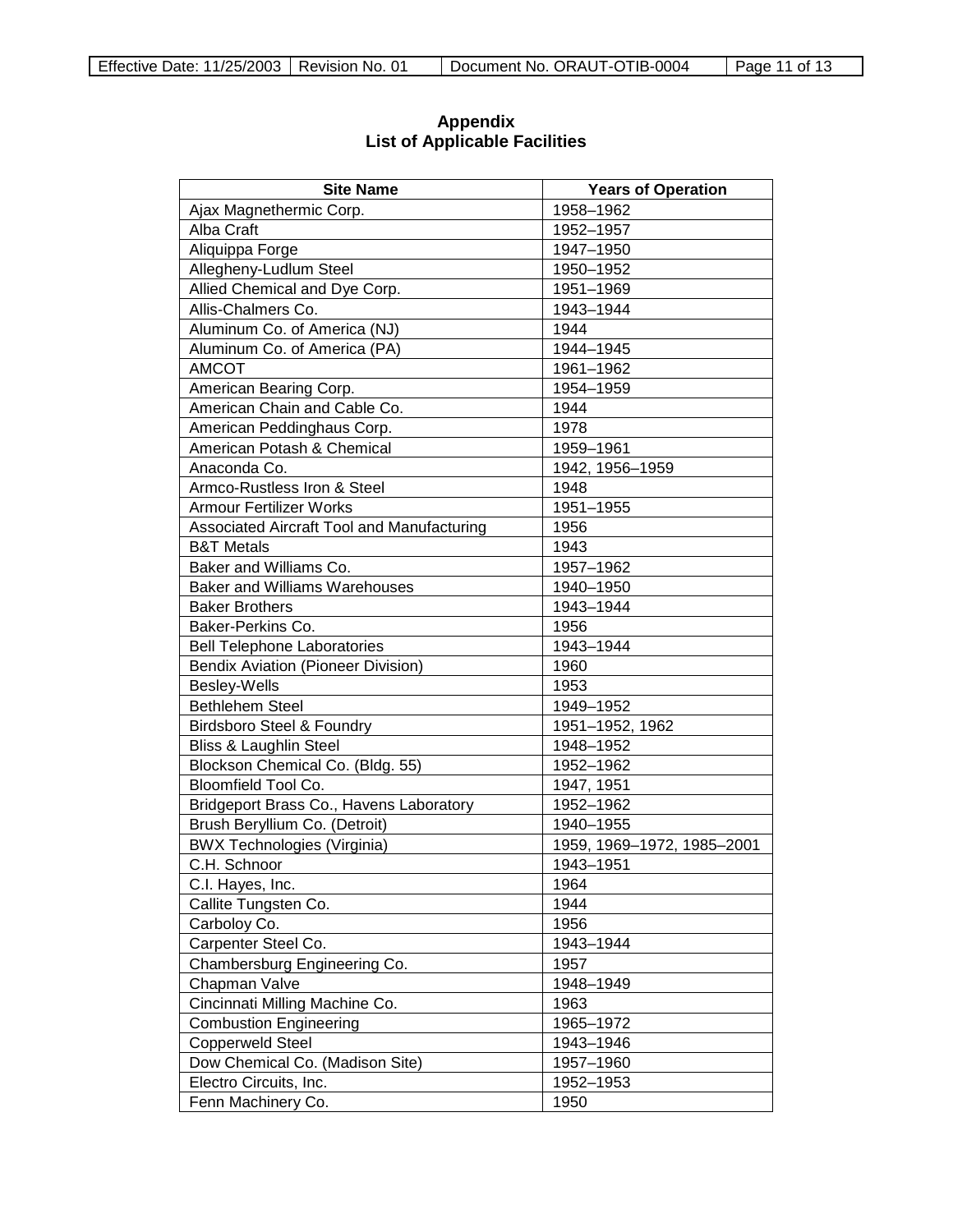| List of Applicable Facilities (Continued) |  |
|-------------------------------------------|--|
|-------------------------------------------|--|

| <b>Site Name</b>                               | <b>Years of Operation</b> |
|------------------------------------------------|---------------------------|
| Fenwal, Inc.                                   | 1967-1968                 |
| <b>Frankford Arsenal</b>                       | 1952-1954                 |
| Gardinier Inc.                                 | 1951-1954, 1956-1961      |
| <b>Granite City Steel</b>                      | 19581966                  |
| <b>Gruen Watch</b>                             | 1956                      |
| Heald Machine Co.                              | 1960                      |
| Heppenstall Co.                                | 1955                      |
| Herring-Hall Marvin Safe Co.                   | 1943-1951                 |
| Hunter Douglas Aluminum Corp.                  | 1959-1963                 |
| <b>Huntington Pilot Plant</b>                  | 1951-1963                 |
| International Minerals and Chemical Corp.      | 1951-1961                 |
| International Nickel Co., Bayonne Laboratories | 1951-1952                 |
| <b>International Register</b>                  | 1943                      |
| Ithaca Gun Co.                                 | 1961-1962                 |
| J.T. Baker Chemical Co.                        | 1948, 1957-1958           |
| Jessop Steel Co.                               | 1950-1954                 |
| Joslyn Manufacturing and Supply Co.            | 1944-1952                 |
| Kaiser Aluminum Corp.                          | 1959                      |
| Kerr-McGee                                     | 1962-1973                 |
| La Pointe Machine and Tool Co.                 | 1956                      |
| Landis Machine Tool Co.                        | 1952                      |
| Magnus Brass Co.                               | 1954-1957                 |
| Mathieson Chemical Co.                         | 1951-1953                 |
| Medart Co.                                     | 1951-1952                 |
| Metals and Controls Corp.                      | 1952-1967                 |
| Mitchell Steel Co.                             | 1954                      |
| National Research Corp.                        | 1944-1952                 |
| New England Lime Co.                           | 1963                      |
| <b>New York University</b>                     | 1946-1952                 |
| Oliver Corp.                                   | 1956-1957, 1961-1962      |
| <b>Picatinny Arsenal</b>                       | 1947-1948                 |
| Podbeliniac Corp.                              | 1957                      |
| Precision Extrusion Co.                        | 1949-1950, 1956-1959      |
| Quality Hardware and Machine Co.               | 1944-1945                 |
| R.W. Leblond Machine Tool Co.                  | 1961                      |
| Revere Copper and Brass                        | 1943-1955                 |
| Roger Iron Co.                                 | 1956                      |
| Sciaky Brothers, Inc.                          | 1953                      |
| <b>Seymour Specialty Wire</b>                  | 1962-1964                 |
| Southern Research Institute                    | 1955-1958, 1962, 1976     |
| Spencer Chemical Co., Jayhawks Works           | 1958-1963                 |
| Sperry Products, Inc.                          | 1952-1953                 |
| Star Cutter Corp.                              | 1956                      |
| Stauffer Metals, Inc.                          | 1961                      |
| Superior Steel Co.                             | 1952-1957                 |
| <b>Tennessee Valley Authority</b>              | 1951-1955                 |
| <b>Texas City Chemicals</b>                    | 1952-1956                 |
| <b>Titus Metals</b>                            | 1956                      |